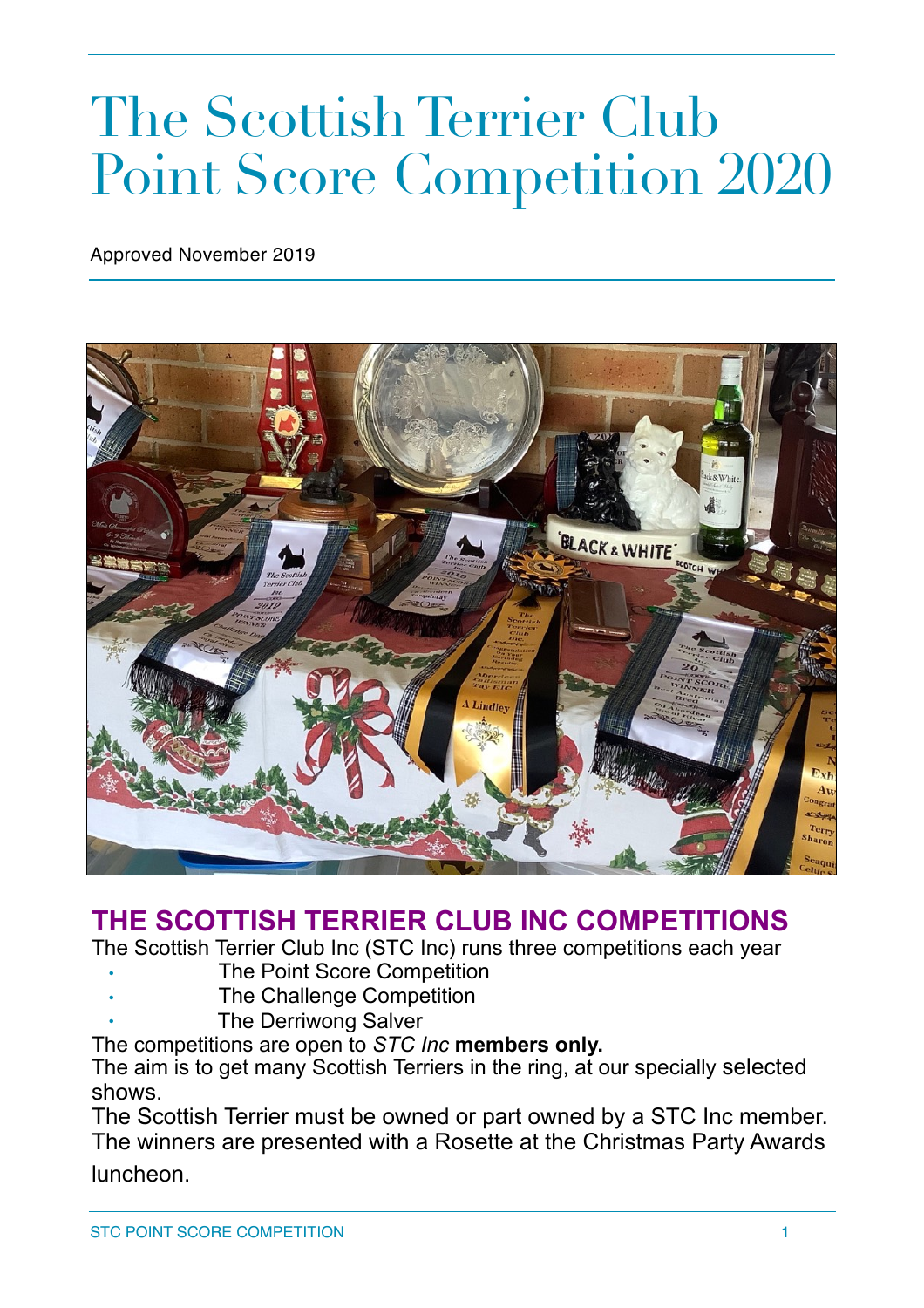# **THE POINT SCORE COMPETITION**

There are five (5) Point Score shows each year - nominated and voted on at a General Meeting.

This number is made up as follows -

- ❖ Three Scottish Terrier Club Show
- ❖ Sydney Royal Easter Show
- ❖ Sydney Kennel Club

The Point Score shows are displayed on the STC Inc website.

The scores are calculated from the Point Score shows marked catalogue signed by two STC Inc members present on the day.

Marked catalogues to be forwarded to the Point Score Steward **no later than 14 days from the show date**.

Marked catalogues will be kept by the Point Score Steward. To view a marked catalogue, a request is to be made in writing to the Point Score Steward.

The winner of each category is determined by the highest number of points awarded as per the Scoring System.

#### *ANNUAL AWARDS*

**Best Baby Puppy Under 6 months** Class 1 and 1a **Most Successful Dog** - all Dog classes except 1 **Most Successful Bitch** - all Bitch classes except 1a **Most Successful Breeder** - All classes **Most Successful Sire -** all classes **Most Successful Dam** - all classes **Most Successful Neuter** - Neuter classes only **Most Successful Novice Exhibitor** - to be determined

#### **Scoring calculations** -

1st place in individual class = 3 points 2nd place in individual class = 2 points 3rd place in individual class - 1 point 1 additional point for class in breed 10 additional points for Challenge 5 additional points for reserve challenge